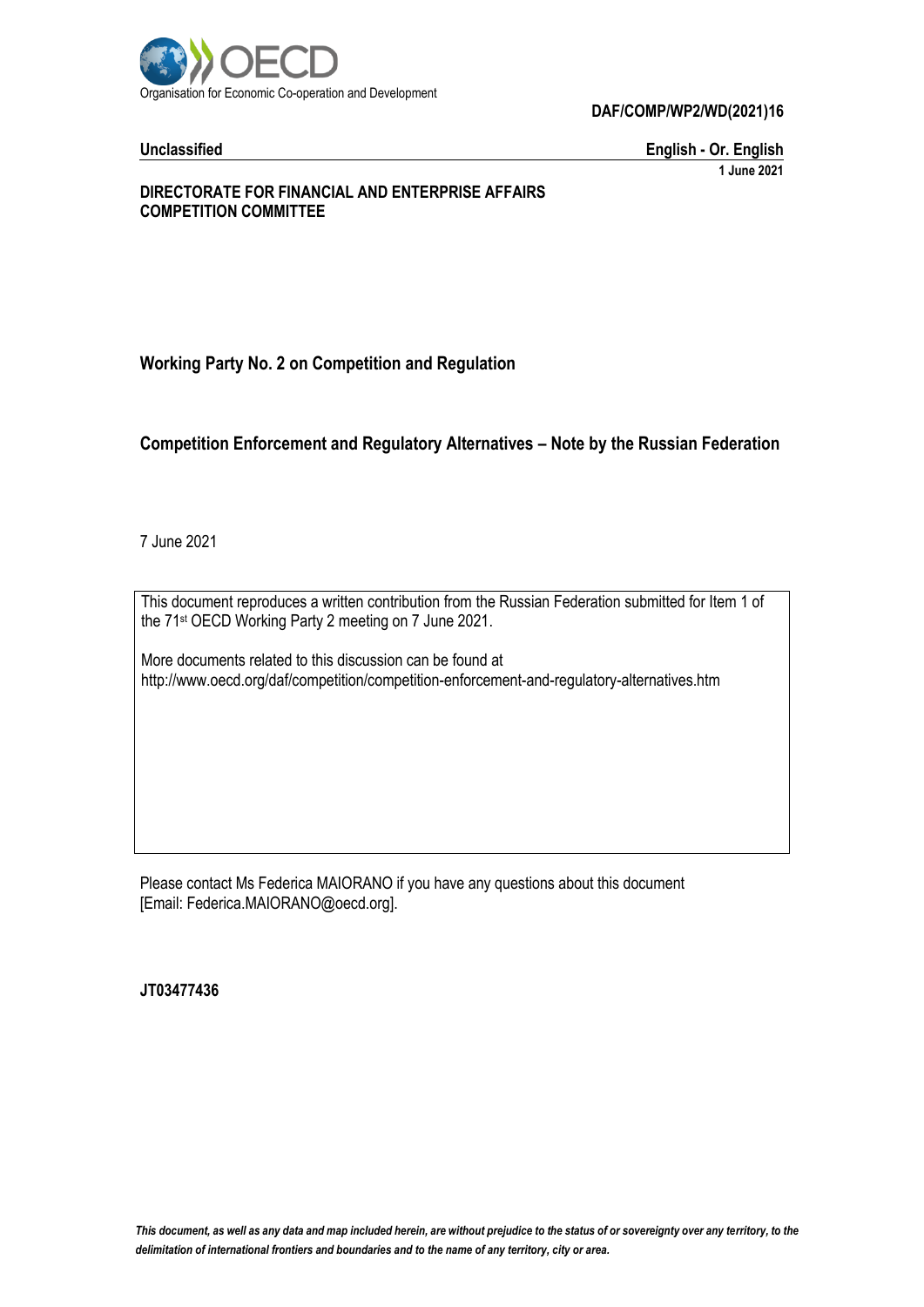# *Russian Federation<sup>1</sup>*

1. Economic regulation and competition policy are interdependent instruments of economic policy. Despite the fact that antimonopoly legislation and economic regulation differ from each other, they still overlap and in many ways complement each other.

2. In accordance with the established powers, the FAS Russia carries out activities on tariff regulation, including in the sphere of natural monopolies.

3. According to the FAS Russia, the state tariff policy should stimulate natural monopoly entities to reduce their own costs, and in order to increase their efficiency (optimization of operating and investment costs, financial and economic activity) tariffs for services provided by natural monopolies should be formed according to the "inflation minus" principle, which makes it possible to prevent the indexation of citizens' payments by more than the amount of inflation.

4. The use of long-term approaches and stable tariffs for infrastructure services are a key instrument of state regulation that has a positive effect on reducing macroeconomic uncertainty.

5. Having regard to the above, the Decree of the Government of the Russian Federation developed by the FAS Russia dated October 13, 2020 No. 2648-r<sup>2</sup> was approved, in which the key approach remains "tariff growth is less than inflation".

6. According to the FAS Russia, the implementation of given provisions will allow consumers on a long-term basis to predict the dynamics of tariffs for the transportation of oil and oil products through main pipelines, and will also serve to improve the investment climate in the oil industry as a whole.

### **1. Electric power industry**

7. As part of the antimonopoly control, the FAS Russia initiated a number of major antimonopoly cases in the electric power industry, which are an example of the impact of competition enforcement on protecting the economic interests of consumers.

### **1.1. Case of the FAS Russia against guaranteeing suppliers**

8. In 2014, the FAS Russia recognized the guaranteeing suppliers of Dagestan Energy Retail Company, Nurenergo, Kabbalkenergo, Karachaevo-Cherkesskenergo, Ingushenergo and Sevkavkazenergo violated Part 1 of the Article 10 of the Federal Law dated July 26, 2006 No. 135-FZ "On Protection of Competition"<sup>3</sup> .

9. In the period from January 2011 to December 2012, these companies showed signs of organized, regular and significant overestimations of the planned volumes of

 $\overline{a}$ 

<sup>&</sup>lt;sup>1</sup> The report was prepared by the FAS Russia

 $^{2}$  <http://government.ru/docs/all/130356/> (Russian version only)

<sup>&</sup>lt;sup>3</sup> Article 10 of the Law on Protection of Competition: "Actions (inaction) of a dominant economic entity are prohibited, the result of which is or may be the prevention, restriction, elimination of competition and (or) infringement of the interests of other persons (economic entities) in the field of entrepreneurial activity or an indefinite range of consumers".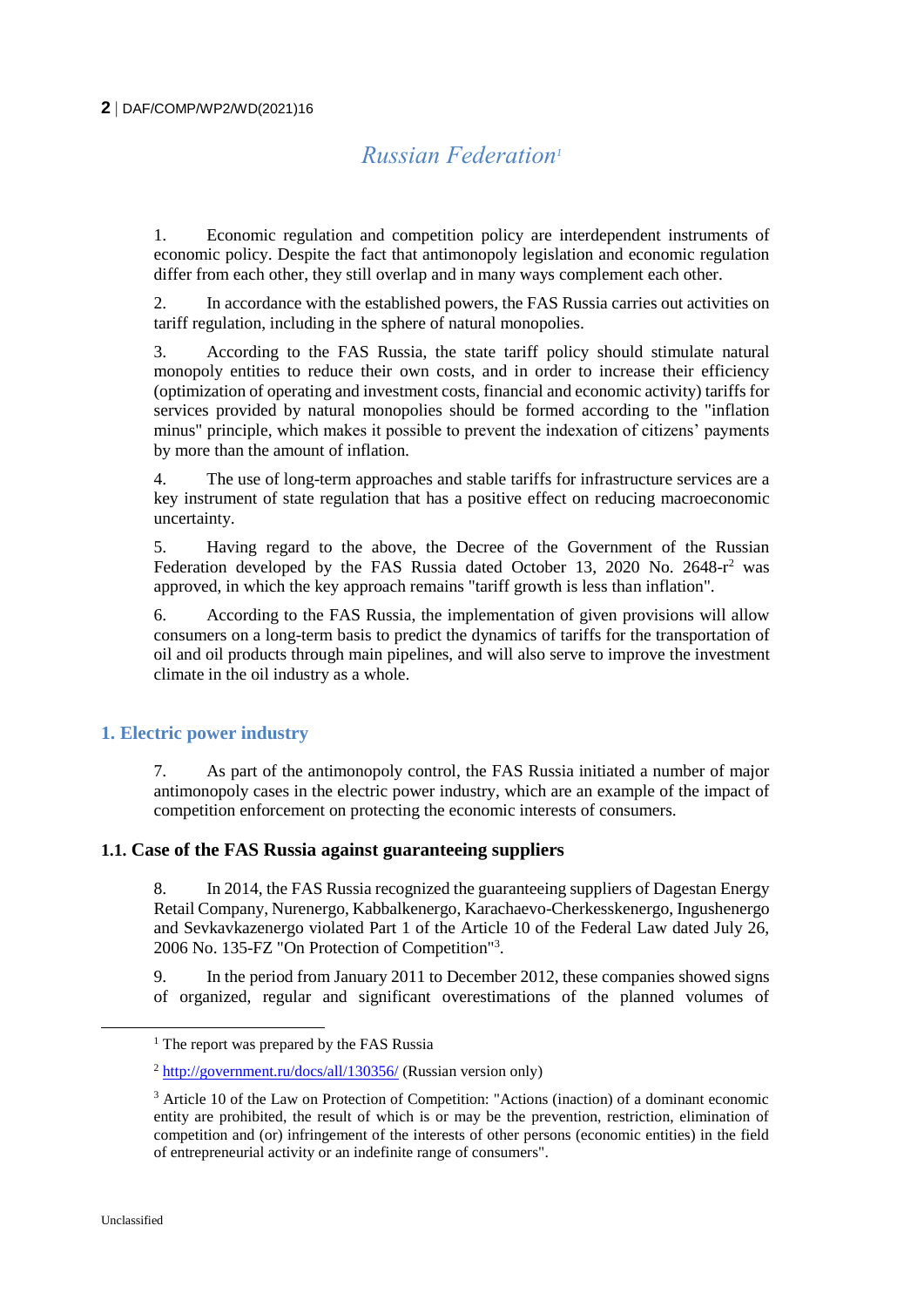consumption relative to the actual ones. As a result of such actions, there was an unjustified increase in prices for other consumers of electrical energy in the first pricing zone<sup>4</sup> of the wholesale electricity and capacity market, which is a sign of restriction of competition.

10. The FAS Russia issued remedies to companies to transfer more than 2 billion rubles of illegally obtained income to the federal budget. The legality of the decision and remedies of the FAS Russia was confirmed by all courts, including the Supreme Court of the Russian Federation.

11. Another case was initiated by the FAS Russia against the T-Plus group of persons and IES-Trading CJSC. These companies entered into an illegal agreement, which led to restriction of competition in the period from 2012 to 2013 by overstating the planned electricity consumption one day in advance of the wholesale electricity and capacity market. This, in turn, led to an increase in the price of electricity in the first pricing zone.

12. The given strategy was established by the FAS Russia in 2014 based on the results of two unscheduled inspections and on the basis of a comprehensive mathematical modeling and analysis of violators' behavior, as well as an assessment of the economic impact on consumers, carried out with the participation of the Association "Non-Commercial Partnership Market Council". The T-Plus group of persons was issued two remedies: to transfer to the federal budget income received as a result of violation of antimonopoly legislation, which amounted to more than 860 million rubles, and to comply with behavioral requirements.

13. The actions of the companies identified by the FAS Russia led to a significant increase in prices on the wholesale electricity market, which had a negative impact on all consumers in the first pricing zone.

14. The result of consideration of this case is that since 2014 there have been no such violations on the wholesale electricity market. By its ruling, the FAS Russia carried out preventive work to suppress such violations.

15. In the summer of 2017, the FAS Russia and T-Plus entered into a settlement. The company acknowledged the violation and in December 2017, the FAS Russia received confirmation from T-Plus regarding the transfer of more than 867 million rubles to the federal budget.

### **1.2. Case of the FAS Russia against ООО SGS PLUS**

16. Another example is the case initiated by the FAS Russia in 2019 against SGS PLUS on violation of antimonopoly legislation in terms of price manipulation in the wholesale market by an entity that does not occupy a dominant position (hereinafter – Article 14.31.2 of the Code of Administrative Offences of the Russian Federation)<sup>5</sup>.

17. As part of the price monitoring on the wholesale electricity and capacity market, the FAS Russia noted an increase in the weighted average equilibrium price of electricity

<sup>4</sup> The first pricing zone of the wholesale market for electrical energy geographically covers the European part of Russia and part of Western Siberia. The exceptions are the Arkhangelsk Region, the Komi Republic and the Kaliningrad Region, which belong to non-pricing zones due to the isolation of these energy zones, detachment from the Unified Power Systems and weak flows.

<sup>&</sup>lt;sup>5</sup> Responsibility for this offence is provided for by the Paragraph 1 of the Article 14.31.2 of the Code of Administrative Offences of the Russian Federation ("Price manipulation in the wholesale and (or) retail electricity (capacity) markets").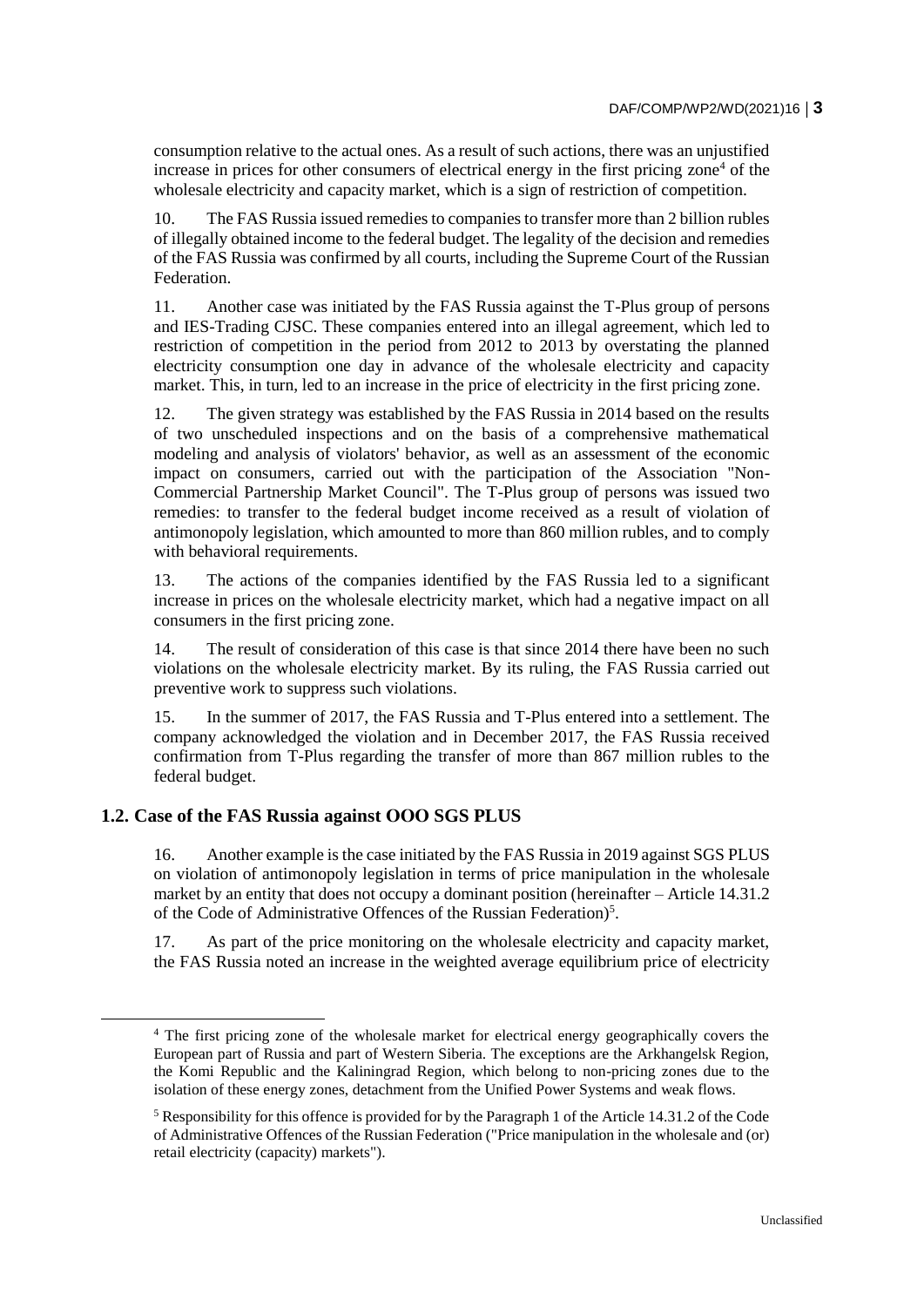#### **4** DAF/COMP/WP2/WD(2021)16

purchase in the one day in advance market  $6$  (hereinafter – the day-ahead market index) in Sevastopol in January 2019 relative to December 2018 by 26.9%, in general for the Unified Power System<sup>7</sup> of the South by 1.8%.

18. According to the results of the analysis carried out jointly with the Association "Non-Commercial Partnership Market Council", it was found that this growth in the index appeared due to the demand for the Sevastopol thermal power plant offer against the background of the change in pricing from January 1, 2019 in terms of accounting for the applications of the wholesale electricity and capacity market participants operating in the Republic of Crimea and Sevastopol, when calculating the price.

19. In the course of the investigation, it was revealed that SGS PLUS, mainly in the evening peak hours in January 2019, filed deliberately overstated economically unjustified price bids, which ultimately led to an increase in the day-ahead market index in a number of regions of the Unified Power Systems of South, as well as, in general, in the first pricing zone (the growth of the hourly day-ahead market index in some hours reached 30%).

20. It should be noted that since January 1, 2019 the specifics of accounting for price bids when conducting a competitive selection of price bids for day-ahead market index in the Republic of Crimea and the city of Sevastopol, according to which prices were not taken into account when calculating equilibrium electricity prices during 2017 and 2018, specified in the price bids of suppliers, have ceased to be effective.

21. Thus, the prices indicated in the price bids began to be taken into account in the calculations of the day-ahead market index from January 1, 2019 whereof the economic entities were aware and additionally notified by the Association "Non-Commercial Partnership Market Council" in advance.

22. Thus, unfair actions of SGS PLUS, which occupies an insignificant market share, influenced the equilibrium price, which ultimately led to an increase in the day-ahead market price index.

23. Responsibility for price manipulation in the wholesale market by an entity that does not occupy a dominant position is established by the Article 14.31.2 of the Code of Administrative Offences of the Russian Federation.

24. An administrative investigation was carried out, as a result of which a ruling was made to impose a fine in the amount of 687.5 thousand rubles.

25. The case is of precedent importance, since a situation has arisen in which SGS PLUS, not being a dominant entity in the wholesale electricity and capacity market, influenced an increase in the purchase price of electricity on the day-ahead market.

26. In accordance with the Federal Law of August 2, 2019 No. 300-FZ "On Amendments to the Federal Law "On the Electrical Power Industry"<sup>8</sup> , it is possible to conclude agreements on the conditions for carrying out regulated activities between grid

 $\overline{a}$ 

 $6$  One day in advance market – competitive selection of price bids from suppliers and buyers a day before the actual supply of electricity with the determination of prices and delivery volumes for each hour of the coming day.

 $<sup>7</sup>$  Unified Power System is a set of several energy systems, united by a common mode of operation</sup> with a common dispatch control as the highest level of control in relation to the dispatch control of the power systems included in it.

<sup>&</sup>lt;sup>8</sup> Federal Law of August 2, 2019 No. 300-FZ<sup>8</sup> "On Amendments to the Federal Law "On the Electrical Power Industry": <http://publication.pravo.gov.ru/Document/View/0001201908020073> (Russian version only)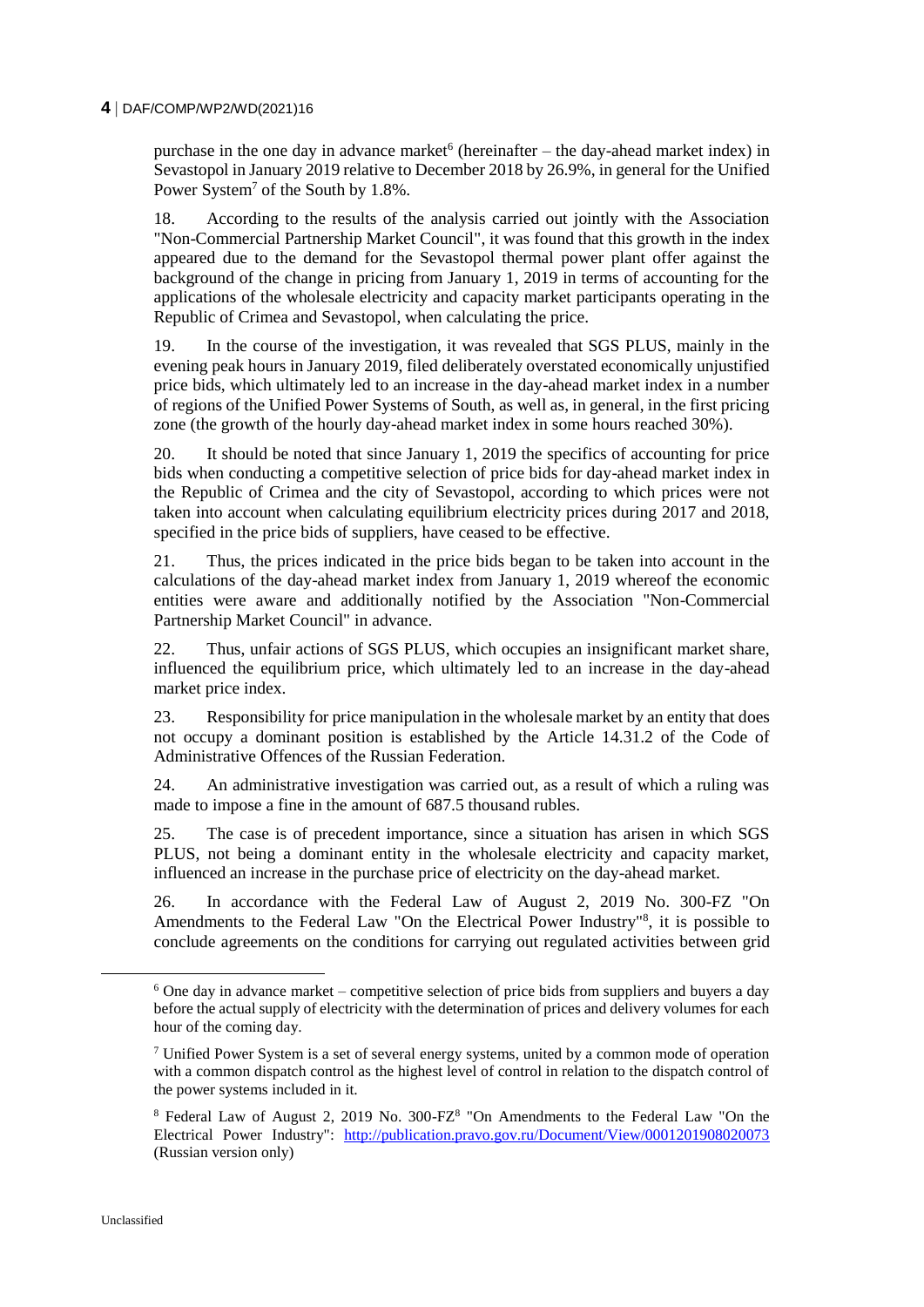organizations and regulatory bodies, which will ensure the establishment of long-term tariffs for services on transmission of electrical energy, as well as long-term parameters of energy efficiency of the power grid complex.

27. The FAS Russia has prepared a draft Decree of the Government of the Russian Federation "On approval of the Procedure for concluding, changing, terminating agreements on the conditions for carrying out regulated activities, as well as on introducing amendments and invalidating certain acts of the Government of the Russian Federation", which is undergoing approval by federal executive authorities.

28. For the electric power industry, this is an absolutely new and promising mechanism for setting tariffs, which in the long term allows to ensure a balance of interests between the investor (territorial grid organization) and the constituent entity of the Russian Federation within the framework of the parameters of the Forecast of the socio-economic development of the Russian Federation, approved by the Government of the Russian Federation.

29. In 2019, the introduction of new mechanisms began to stimulate the development of competition in the retail electricity (capacity) markets and reduce the price for consumers.

30. On March 20, 2019 the Government of the Russian Federation adopted Decree No. 287<sup>9</sup> , which provides for a pilot project in 2019-2020, the purpose of which is to form aggregators of demand<sup>10</sup> management for retail consumers as a new type of energy market participants.

31. The purpose of introducing a demand management mechanism is to reduce payments for electricity by limiting consumption during peak load hours, for which both the aggregator and its consumers will receive payments. In addition, the introduction of this mechanism will reduce the required reserves in the energy system, exclude the construction of excess generation and reduce payments for capacity.

32. Since 2019, the System Operator of the Unified Power System has been providing a service for the formation of aggregators for managing demand for retail consumers as a new type of participants in the energy market.

33. In terms of participation in consumer demand management in the retail market in 2019, the volume of demand was limited to 50 MWth, while the volume of supply significantly exceeded demand.

34. In the first quarter of 2020, the planned volume of demand management services has significantly grown<sup>11</sup>. At the same time, the planned volume of decrease in consumption of the selected objects in the third quarter of 2020 increased compared to the second quarter of  $2020^{12}$ , which shows an obvious increase in the volume of services and the involvement of consumers in participation in the mechanism of demand management.

<sup>9</sup> Decree of the Government of the Russian Federation of March, 20 2019 No. 287 <http://publication.pravo.gov.ru/Document/View/0001201903260027> (Russian version only)

<sup>&</sup>lt;sup>10</sup> Demand management aggregators are specialized organizations coordinating the ability of a group of retail consumers to manage their electricity consumption, converting it into services for managing demand for electricity and transmitting to consumers part of the proceeds received from the sale of this service.

 $11$  227 MWth (354% growth compared to O4 2019)

<sup>&</sup>lt;sup>12</sup> From 281 MWth to 336 MWth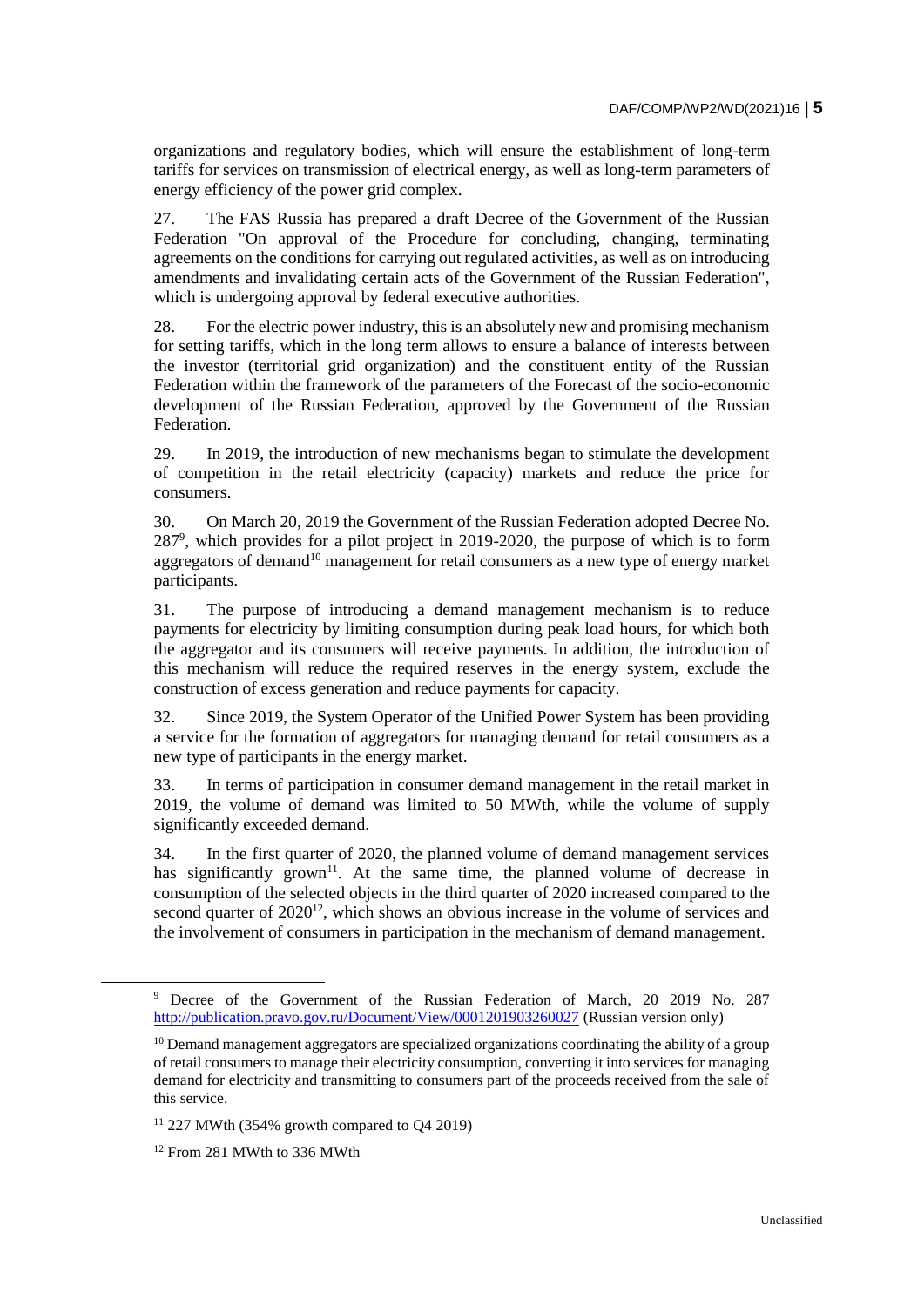35. Thus, the practice of introducing a demand management mechanism shows an obvious increase in the volume of services and the involvement of consumers in it.

36. This mechanism promotes the involvement of a wide range of consumers in the market management of demand for electricity and capacity, which allows competition between generating electric power companies and between consumers on market conditions.

37. Currently, the Decree of the Government of the Russian Federation dated February 2, 2021 No. 132 has come into force, providing for the integration of the demand management mechanism as a permanent instrument from 2021.

38. In addition, within the framework of improving antimonopoly control on the wholesale electricity and capacity market, the FAS Russia developed an order of the FAS Russia to determine the numerical characteristics of the factors, on the basis of which the dominant position of participants in the wholesale electricity and capacity market will be established, the market share of which is within the borders of free power transfer zone is less than 20%.

39. Federal Law dated March 26, 2003 No. 35-FZ "On Electric Power Industry" establishes that producers and consumers have a dominant position if their share in the WECM within the boundaries of the free power transfer zone exceeds 20%.

40. According to the Part 4 of the Article 25 of the Federal Law dated March 26, 2003 No. 35-FZ "On Electric Power Industry", the competition authority may recognize the dominant position of a business entity (group of persons) with a share of less than 20 percent based on the presence of a dominant position of such a business entity (group of persons) in the fuel markets and (or) establishing the fact that such a business entity (group of persons) exerts or is capable of exerting a decisive influence on the formation of the equilibrium price for electric energy in the corresponding zone or zones of free power transfer in a certain period of the wholesale market state, characterized by the inability to replace the supplied by such a business entity (group of persons) the volume of electrical energy by the volume of electricity supply from other business entities or by replacing the volume of electrical energy consumed by such an economic entity (group of persons) with the volume of consumption of electrical energy (power) by other consumers, as well as based on other conditions determined in accordance with the procedure established by the Government of the Russian Federation and related to the circulation of electrical energy and power in this free flow area.

41. Taking into account the above, the FAS Russia approved the order dated August 25, 2020 No. 777/20 "On determining the numerical characteristics of factors that determine the dominant position of a business entity (group of persons) with a share of the installed capacity of its generating equipment or with a share of electric energy generation using this equipment within the boundaries of the free power transfer zone of less than 20 %, and the procedure for their application"<sup>13</sup> (hereinafter – the Order).

42. It is necessary to note the relevance of the adoption of this Order by the FAS Russia, taking into account the already recorded case of recognition of an entity that did not occupy a dominant position, and at the same time, its actions (inaction) led to the restriction, elimination of competition or infringement of the interests of other business entities.

<sup>&</sup>lt;sup>13</sup> The Order of the FAS Russia dated August 25, 2020 No. 777/20: <http://publication.pravo.gov.ru/Document/View/0001202010160021> (Russian version only)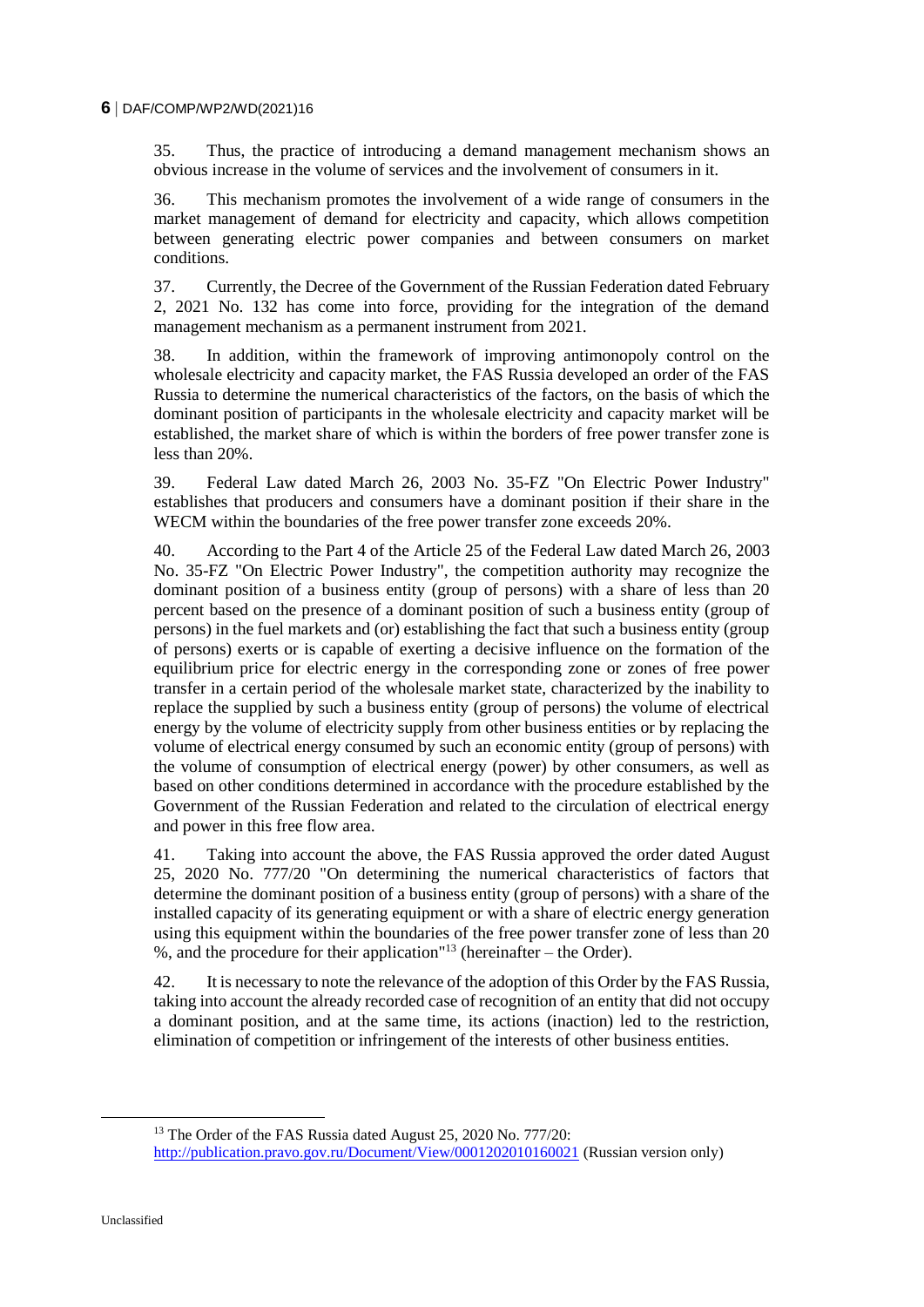# **2. Heat supply industry**

 $\overline{a}$ 

43. The FAS Russia has developed a practice of reviewing cases related to correcting the inefficiency of the market mechanism caused by the lack of proper regulation after the liberalization of the sector.

44. In 2019, there was a complete deregulation of prices (tariffs) for the types of goods in the field of heat supply, which are not subject to state regulation and should be determined by agreement of the parties to the contract, with the exception of the case provided for in the Paragraph 1 of the Part 2.2 of the Article 8 of the Federal Law dated July 27, 2010 No. 190-FZ "On Heat Supply"<sup>14</sup>, according to which, when selling heat energy (power) and (or) heat carrier required for the provision of utility services for heating and hot water supply to the population and categories of consumers equated to it, the regulation of prices (tariffs) in the field of heat supply remains, as well as the case provided by the Part 2 of the Article 44<sup>15</sup> of the Federal Law dated July 21, 2005 No. 115-FZ "On Concession Agreements"<sup>16</sup>

45. Since the beginning of the transition to deregulation of prices in the field of heat supply, the FAS Russia has considered 2 precedent cases on the signs of violation of the Paragraph 1 of the Part 1 of the Article 10 of the Federal Law dated July 26, 2006 No. 135- FZ "On Protection of Competition", which was expressed in the establishment of a monopolistically high price for heat energy in the form of a steam, for which indictments were made against the largest organizations. The justification and legitimacy of the decisions in these cases were confirmed by the courts of three instances.

46. The decisions on these cases by the FAS Russia are an example of proving the establishment of a monopoly high price for heat energy in the form of steam in the context of deregulation, which forms the practice of considering cases of this category for all regional offices of the FAS Russia.

### **2.1. Case of the FAS Russia against Federal Passenger Company (FPC) JSC**

47. The FAS Russia considered the case on the basis of violation in the actions of FPC JSC of the Paragraph 1 of the Part 1 of the Article 10 of the Law on Protection of Competition, expressed in the establishment of a monopoly high price for the supply of heat energy in the form of steam for the consumer of Rikvest-Service LLC.

48. This is the first precedent case of the Central Office of the FAS Russia on the recognition of a violation of the existing legislation, expressed in the establishment of a monopoly high price in the specified market (it was established that the price was overstated by more than 3 times).

<sup>14</sup> <http://www.kremlin.ru/acts/bank/31533> (Russian version only)

<sup>&</sup>lt;sup>15</sup> Under a concession agreement, the object of which is heat supply facilities, centralized hot water supply, cold water supply and (or) wastewater disposal systems, individual objects of such systems, the establishment, modification, adjustment of regulated prices (tariffs) for goods produced and sold by the concessionaire, services rendered are carried out according to the rules in force at the time of the conclusion of such a concession agreement and provided for by federal laws, other regulatory legal acts of the Russian Federation, laws of the regions of the Russian Federation, other normative legal acts of the regions of the Russian Federation, legal acts of local self-government authorities

<sup>16</sup> <http://www.kremlin.ru/acts/bank/22649> (Russian version only)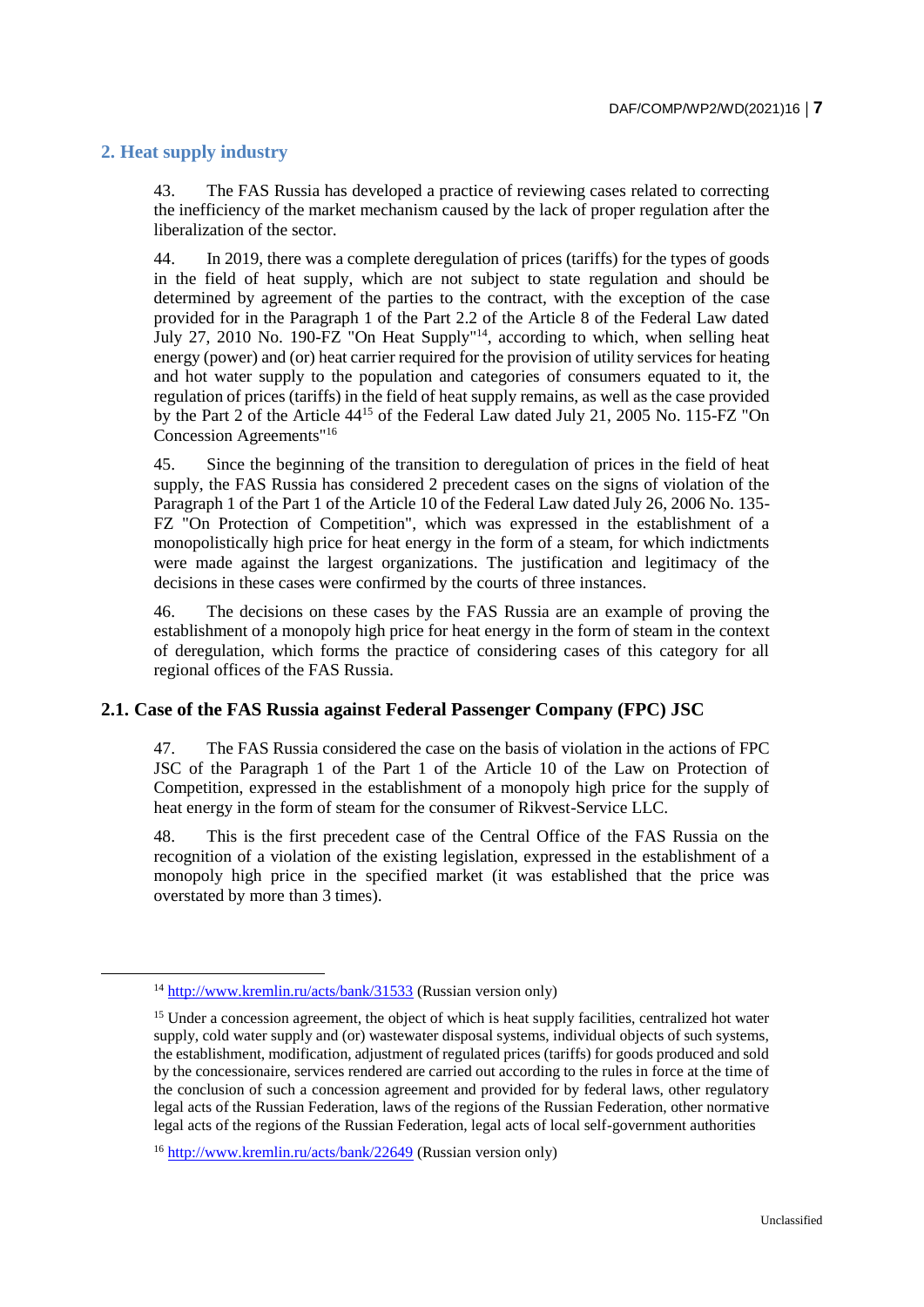#### **8** DAF/COMP/WP2/WD(2021)16

49. The FAS Russia received an application from Rikvest-Service LLC on the presence of signs of violation of antimonopoly legislation in the actions of FPC JSC, expressed in a steep increase in prices for heat energy in the form of steam for Rikvest-LLC Service".

50. According to the analysis of the expenses of FPC JSC, which are taken into account when forming the price for heat energy (capacity) in the form of steam, the costs taken into account in the price for 2019 are several times higher than the costs taken into account in the tariff for a similar product in the previous period, and the price is not comparable (several times higher) to the price set by the regulatory authority for 2018, if the conditions of circulation of the product (heat carrier in the form of steam) remain unchanged.

51. As a result of the consideration of the case, the FAS issued a decision on the recognition of FPC JSC as violating the Paragraph 1 of the Part 1 of the Article 10 of the Law on Protection of Competition.

52. The positive effect of the consideration was the following: the deregulation mechanism allowed many contractors to form a proactive price for heat energy, beneficial to both parties to the heat supply agreement. It is unacceptable that unfair market participants use free pricing to establish or impose an unreasonably high price for steam on counterparties. This deprives the buyer of the ability to provide the required level of profitability in the production process.

53. Thus, the implemented function of the FAS Russia to consider the case against FPC JSC to establish a monopoly high price for heat supply to the end-consumer of Rikvest-Service LLC with thermal energy in the form of steam, led to a balance of interests of market participants, as well as to a decrease in the price for heat supply services for Rikvest-Service LLC.

#### **2.2. Case of the FAS Russia against Russian Railways JSC**

54. The FAS Russia reviewed the case against Russian Railways JSC on the signs of violation of the Paragraph 1 of the Part 1 of the Article 10 of the Law on Protection of Competition, expressed in setting of a monopoly high price for heat energy (capacity) supplied with the use of a heat carrier in the form of steam for Rikvest –Service LLC.

55. The FAS Russia established that the boiler house belonging to the universal thermal insulation systems is the only source of heat energy in the form of steam for Rikvest-Service LLC within the boundaries of the connected heat supply network.

56. Thus, Russian Railways JSC was the only business entity operating in the market for heat supply to the end-consumer with heat energy in the form of steam within the boundaries of the heat supply networks connected to the specified boiler house.

57. At the same time, Russian Railways LLC did not intend to clear with Rikvest-Service LLC the value of the initial steam price or to revise it. Russian Railways LLC fictitiously overestimated the costs of heat production while the market conditions, steam production, and the composition of sellers and buyers remained unchanged.

58. The overestimation of costs in setting the price was proved by the analysis of the costs of Russian Railways LLC carried out by the competition authority, which were taken into account when forming the steam price for 2019.

59. After analyzing the costs of Russian Railways LLC, which are taken into account when forming steam prices, the FAS Russia came to the conclusion that the costs included in the price for 2019 are several times higher than the costs that were taken into account in previous periods. At the same time, the volumes of steam production, the composition of sellers and buyers did not change, the market situation did not change either.